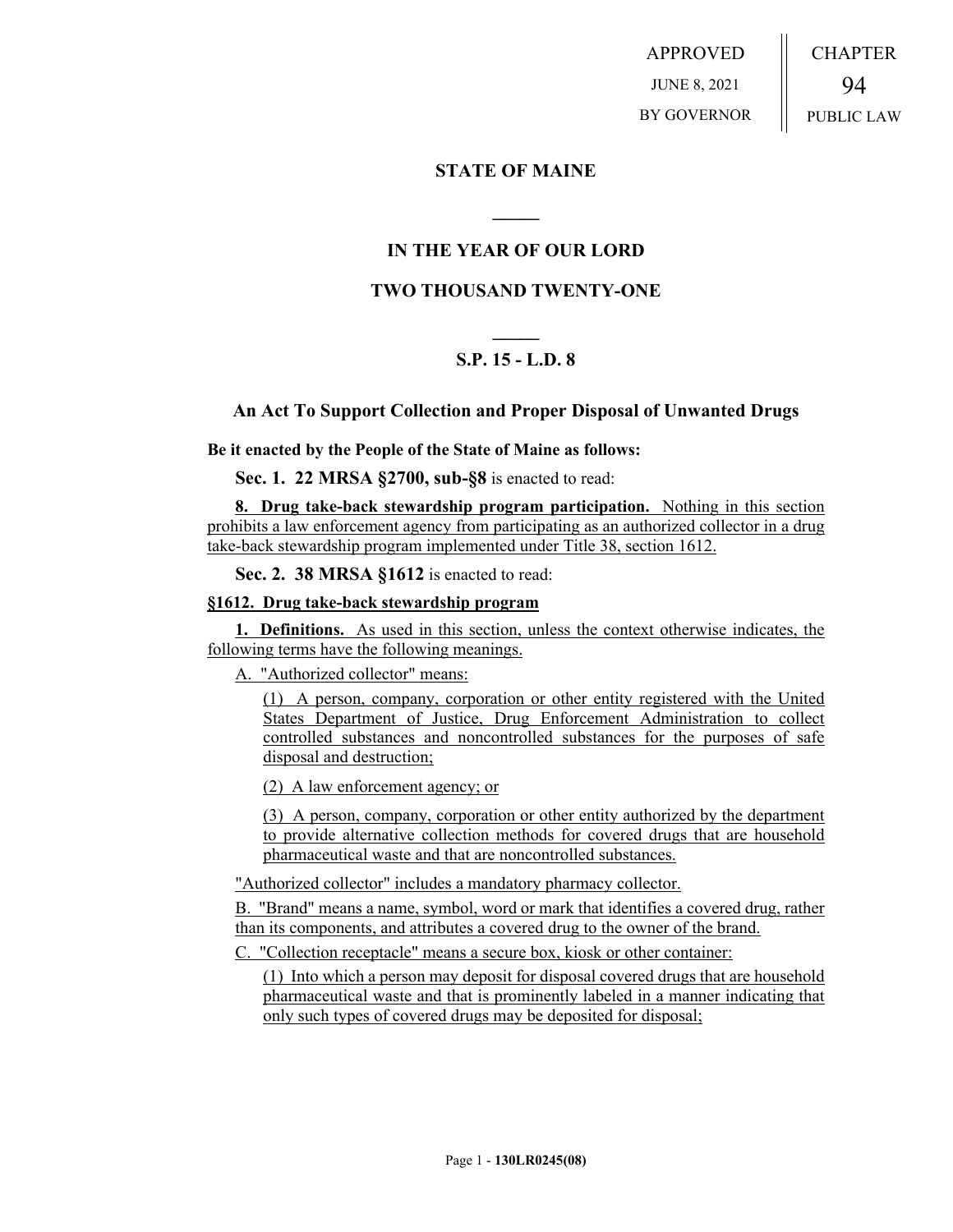(2) That meets applicable federal standards for the use described in subparagraph (1); and

(3) That is located on the premises of an authorized collector participating in a stewardship program under this section.

D. "Covered drug" means any substance recognized as a drug under 21 United States Code, Section  $321(g)(1)$ , as amended, and any regulations adopted pursuant to that provision, that is sold, offered for sale or dispensed in the State, whether directly or through a wholesaler, in any form, including, but not limited to, prescription and nonprescription drugs, drugs in medical devices and combination products, brand and generic drugs and drugs for veterinary use.

"Covered drug" does not include:

(1) Vitamins or supplements;

(2) Herbal-based remedies and homeopathic drugs, products or remedies;

(3) Cosmetics, soap with or without germicidal agents, laundry detergent, bleach, household cleaning products, shampoo, sunscreen, toothpaste, lip balm, antiperspirant or other personal care products that are regulated as both cosmetics and nonprescription drugs under the Federal Food, Drug, and Cosmetic Act;

(4) Pet pesticide products contained in pet collars, powders, shampoos, topical applications or other forms and prescription pet food;

(5) Drugs that are biological products, as defined in 21 Code of Federal Regulations, Section 600.3(h), if the manufacturer provides a program to take back that drug;

(6) Drugs for which a manufacturer provides a program to take back those drugs as part of a United States Department of Health and Human Services, Food and Drug Administration managed risk evaluation and mitigation strategy;

(7) Emptied syringes or emptied medical devices or the component parts or accessories of those products or devices;

(8) Drugs that are used solely in a clinical setting; and

(9) Dialysate drugs required to perform home kidney dialysis.

E. "Drug take-back stewardship organization" or "stewardship organization" means a corporation, nonprofit organization or other legal entity created by one or more manufacturers to implement a stewardship program under this section.

F. "Drug take-back stewardship plan" or "plan" means a plan designed by a manufacturer or stewardship organization for the establishment of a stewardship program.

G. "Drug take-back stewardship program" or "stewardship program" means a system implemented under this section for the collection, transportation and disposal of covered drugs that are household pharmaceutical waste.

H. "Household pharmaceutical waste" means useless, unwanted, expired or discarded drugs generated by a household.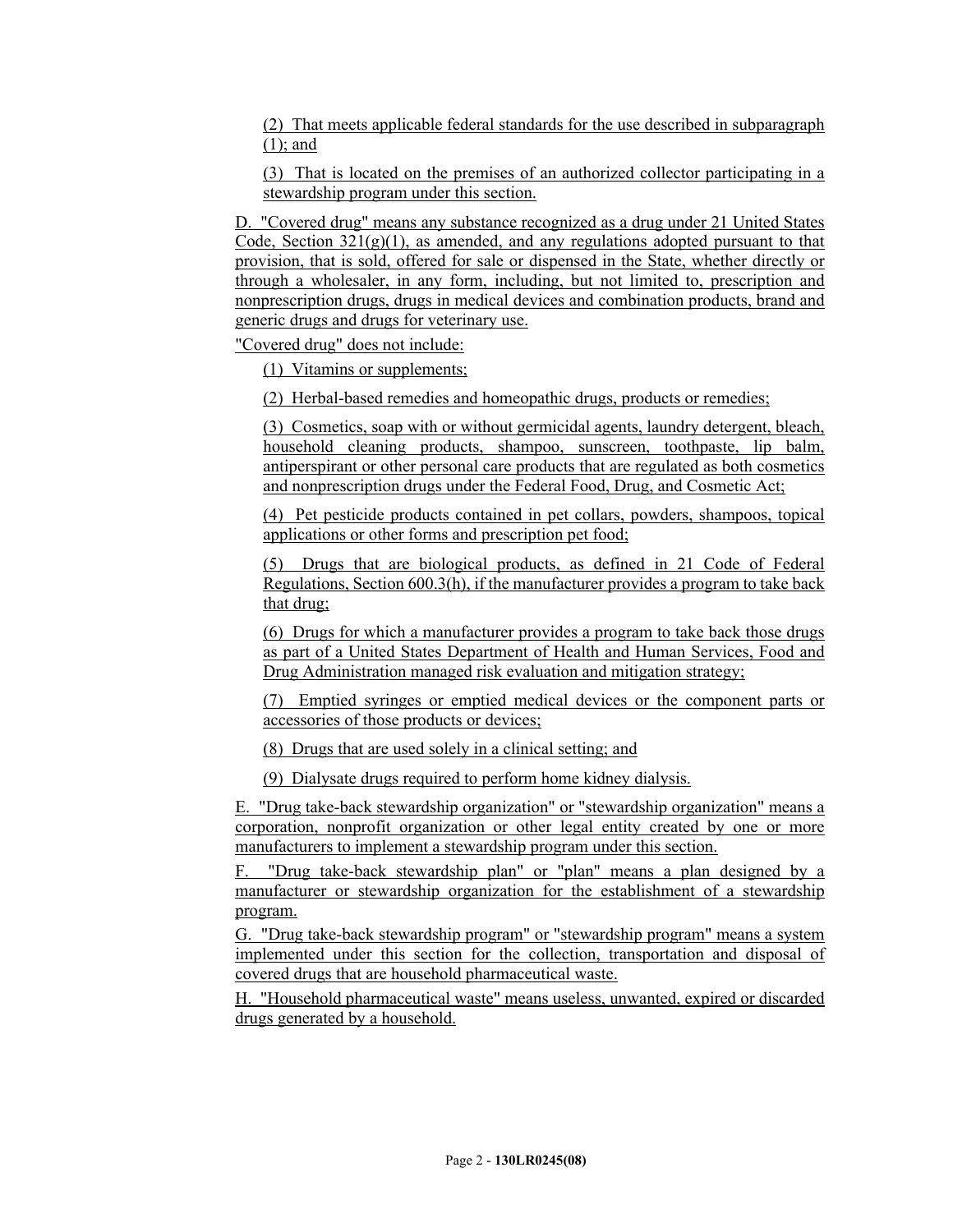For the purposes of this paragraph, "household" includes, but is not limited to, a single residential unit, a multifamily residential unit, an apartment and an independent living community. "Household" does not include a hospital, health clinic, hospice facility, skilled nursing facility or other long-term care facility, physician's office, pharmacy or veterinary office or clinic.

I. "Mail-back envelope" means a prepaid, preaddressed mailing envelope, as authorized by federal law and regulation, that is provided by or through a company or organization licensed or otherwise authorized to dispose of covered drugs that are household pharmaceutical waste received in such mailing envelopes and that is made available through a stewardship program to persons seeking to dispose of covered drugs that are household pharmaceutical waste.

J. "Mandatory pharmacy collector" means a pharmacy licensed by the Maine Board of Pharmacy pursuant to Title 32, section 13751.

For the purposes of this paragraph, "pharmacy" has the same meaning as in Title 32, section 13702-A, subsection 24, except that "pharmacy" does not include a pharmacy that purchases drugs for and dispenses drugs to a limited, institutional patient population.

K. "Manufacturer" means:

(1) A person that has legal ownership of the brand of a covered drug sold in or into the State; or

(2) If the person to which subparagraph (1) applies has no physical presence in the United States, a person that imports a covered drug that is branded by the person to which subparagraph (1) applies.

"Manufacturer" does not include a wholesaler that sells or offers for sale in the State at wholesale a covered drug if the covered drug is manufactured by a manufacturer that is a participant in a stewardship program.

"Manufacturer" does not include a retailer that sells or offers for sale in the State at retail a covered drug under the retailer's brand or store label if the covered drug is manufactured by a manufacturer that is a participant in a stewardship program.

L. "Operator" means a manufacturer or a stewardship organization that implements and operates a stewardship program.

M. "Proprietary information" means information that is a trade secret or production, commercial or financial information the disclosure of which would impair the competitive position of the submitter and would make available information not otherwise publicly available.

**2. Manufacturer responsibility.** A manufacturer shall:

A. Individually or jointly with one or more manufacturers, implement, administer and operate a stewardship program pursuant to a plan that has been approved by the department; or

B. Enter into an agreement with a stewardship organization to implement, administer and operate a stewardship program pursuant to a plan that has been approved by the department.

**3. Submittal of plan.** A manufacturer, individually or jointly with one or more manufacturers, or a stewardship organization contracted by one or more manufacturers,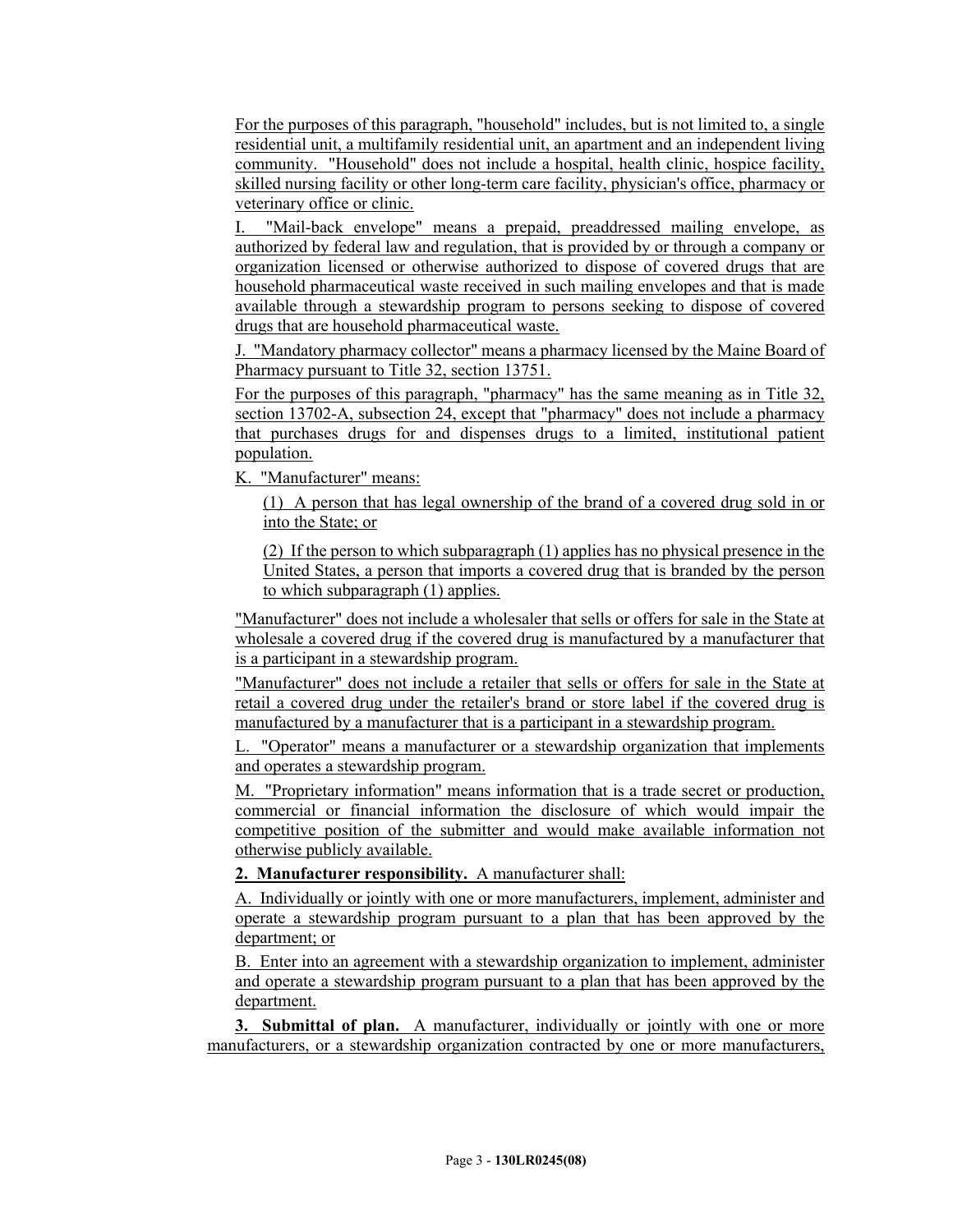shall submit to the department for approval a proposed plan. The plan must include, at a minimum:

A. A certification that the stewardship program will accept all covered drugs that are household pharmaceutical waste regardless of who manufactured the covered drugs;

B. Contact information for the person submitting the plan to whom the department shall direct all related inquiries, a list of participating manufacturers and their brands, contact information for each participating manufacturer and a list of the covered drugs manufactured by any participating manufacturer that are branded or labeled for sale in the State by a retailer under the retailer's own brand or store label;

C. A description of how the stewardship program will make available free, convenient and ongoing collection opportunities for covered drugs that are household pharmaceutical waste to all persons seeking to dispose of such covered drugs and how the collection opportunities will be geographically distributed in a way to ensure access in rural and underserved areas, as determined based on geographic information systems modeling. The plan must include a list of authorized collectors and collection locations;

D. A description of the collection methods to be used to ensure that only covered drugs that are household pharmaceutical waste will be collected by authorized collectors under the stewardship program and a description of how separation of those covered drugs from packaging by consumers will be encouraged to reduce transportation and disposal costs. The plan must ensure that collection methods used under the program include mail-back envelopes and collection receptacles and do not include home disposal methods involving packets, bottles or other containers that a person may use to render nonretrievable or destroy a covered drug that is household pharmaceutical waste by means of a chemical process;

E. A certification that, upon implementation of the plan, the operator, jointly with the operators of other approved plans if any, will develop and administer a publicly accessible website that includes:

(1) A list of authorized collectors, collection locations and the collection methods available at each collection location available under each stewardship program, updated as necessary;

(2) General information regarding the purpose and scope of the stewardship program or programs and the opportunities available to consumers under the program or programs for the safe disposal of covered drugs that are household pharmaceutical waste; and

(3) A statement that the stewardship program or programs are designed for the collection of covered drugs that are household pharmaceutical waste only;

F. Information on how covered drugs that are household pharmaceutical waste will be safely and securely tracked, handled and transported from collection through final disposition and policies to ensure security and compliance with all applicable federal and state laws, rules and regulations including, but not limited to, 21 Code of Federal Regulations, Section 1317.90 and 40 Code of Federal Regulations, Sections 239 to 282;

G. A description of how the collection system will be designed and monitored to prevent tampering;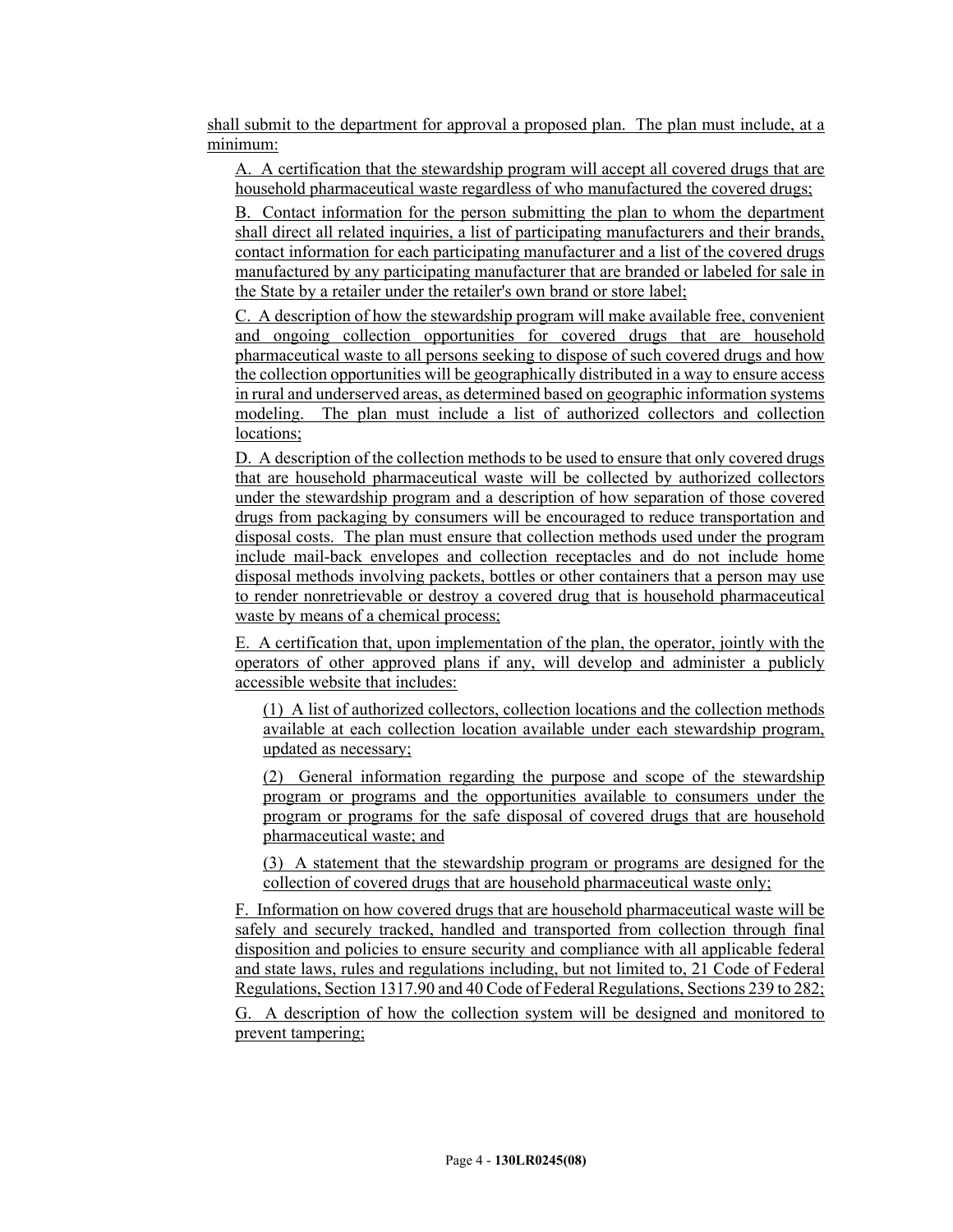H. A description of how the stewardship program will measure the amount of collected and disposed of covered drugs that are household pharmaceutical waste;

I. A description of the education and outreach materials that will be used by the stewardship program to encourage consumer awareness and participation and to meet the performance goals established pursuant to paragraph J, including, but not limited to, a publicly accessible website with the information described in paragraph E and printed materials, including brochures and signage, containing similar information for use by authorized collectors and at collection locations. The plan must ensure that the program provides education and outreach materials to authorized collectors for distribution to consumers in accordance with subsection 8, paragraph E;

J. A description of the performance goals to be established under the stewardship program to measure the success of the program and a description of how the program will be designed to achieve or exceed those goals. Performance goals must include, but are not limited to, the implementation of education and outreach efforts designed to:

(1) Ensure awareness of the program by 60% of residents of the State after one year of stewardship program implementation, by 70% of residents of the State after 2 years of implementation and by 75% of residents of the State after 4 years of implementation; and

(2) Discourage the use of improper disposal methods for covered drugs that are household pharmaceutical waste, such as flushing the drugs or placing them in the garbage;

K. A description of how the manufacturer or stewardship organization will fund a representative survey of residents of the State by an independent 3rd party prior to implementation of the stewardship program to assess baseline public awareness regarding proper disposal methods for unwanted drugs; and

L. Information on how the stewardship program will be financed in accordance with subsection 5.

**4. Approval of plan; amendments to plan; program audits.** Within 120 business days of receipt of a plan submitted under subsection 3, the department shall review the plan and approve, approve with conditions or reject the plan. The department may hold a public hearing prior to deciding whether to approve, approve with conditions or reject a submitted plan. The department shall notify the person or persons that submitted the plan in writing of the department's determination and, if the plan is approved with conditions or rejected, include in the notification the basis for the department's determination.

A. A manufacturer or stewardship organization whose plan is rejected shall submit a revised plan to the department within 60 days after receiving a notice of rejection. If the department rejects the revised plan, the manufacturer or manufacturers that submitted the plan or that would have been participating under the plan are considered noncompliant with the requirements of this section.

B. A manufacturer that begins to sell or offer for sale in the State a covered drug after the date that an approved plan is first implemented under subsection 6 shall, within 30 days after the manufacturer's initial sale or offer for sale in the State of that covered drug, demonstrate to the department that it is participating in an existing stewardship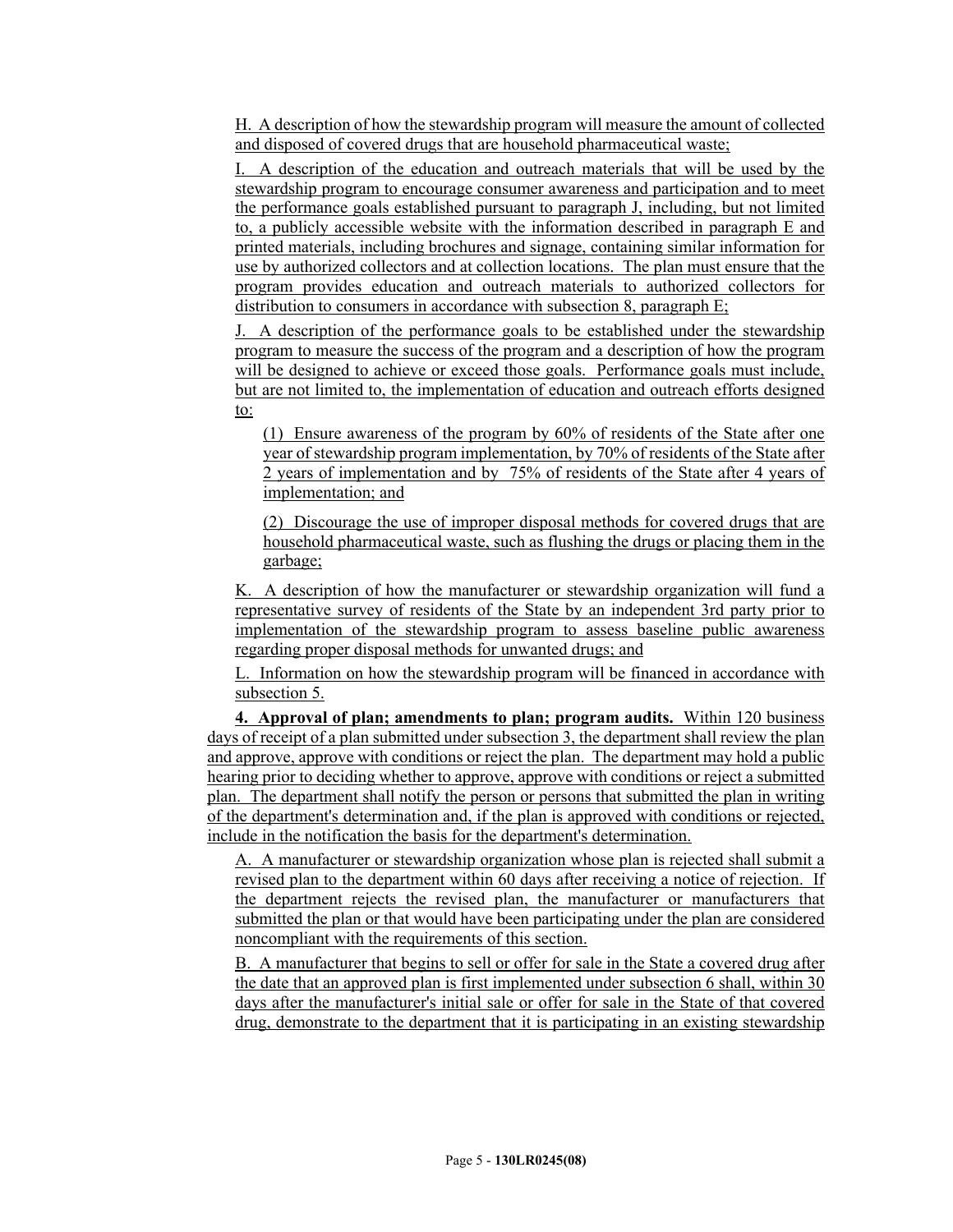program under this section or submit a proposed plan consistent with subsection 3 for a new stewardship program to the department for approval.

C. Prior to implementing an amendment to an approved plan, an operator shall submit the proposed amendment to the department for review. If the amendment is not substantive, such as the addition of or a change to a collection location or the addition of a manufacturer to the stewardship program, approval by the department is not needed, but the operator shall inform the department of the amendment within 14 days of implementing the amendment. The department shall review plan amendments in accordance with paragraphs A and B.

D. At any time, the department may require an operator to implement amendments to its approved plan or to submit to an independent financial audit of its stewardship program.

**5. Costs.** A manufacturer, individually or jointly with one or more manufacturers, shall pay all costs associated with the implementation, administration and operation of the manufacturer's stewardship program, including, but not limited to:

A. Costs of installing, managing and servicing collection receptacles at and collecting covered drugs that are household pharmaceutical waste from participating authorized collectors, transporting such covered drugs for disposal, disposing of such covered drugs and providing mail-back envelopes;

B. Costs related to the development of, with input from authorized collectors and the department, a readily recognizable, consistent design for collection receptacles, as well as clear, standardized instructions for consumers regarding the use of collection receptacles;

C. Costs incurred by the department in accordance with subsection 11 in the review of submitted plans and plan amendments, the review of annual reports and the administration and enforcement of this section; and

D. Costs associated with the stewardship program assessments required under this section.

When 2 or more manufacturers participate in a stewardship program, or if multiple stewardship programs exist, the costs of implementing, administering and operating the program or programs must be fairly and reasonably allocated between each participating manufacturer so that the share of the costs that is allocated to each manufacturer is reasonably related to the revenue-based market share of covered drugs that the manufacturer sells in the State.

**6. Implementation of plan.** A manufacturer or stewardship organization that submitted a plan under subsection 3 that was approved by the department under subsection 4 shall implement that plan no later than 180 days after the date the plan was approved.

**7. Confidential information.** Proprietary information submitted to the department in a drug take-back stewardship plan under this section, in an amendment to a plan or pursuant to the reporting requirements of this section that is identified by the submitter as proprietary information is confidential and must be handled by the department in the same manner as confidential information is handled under section 1310-B.

**8. Authorized collectors; collection locations.** This subsection governs the activities of authorized collectors and the operation of collection locations.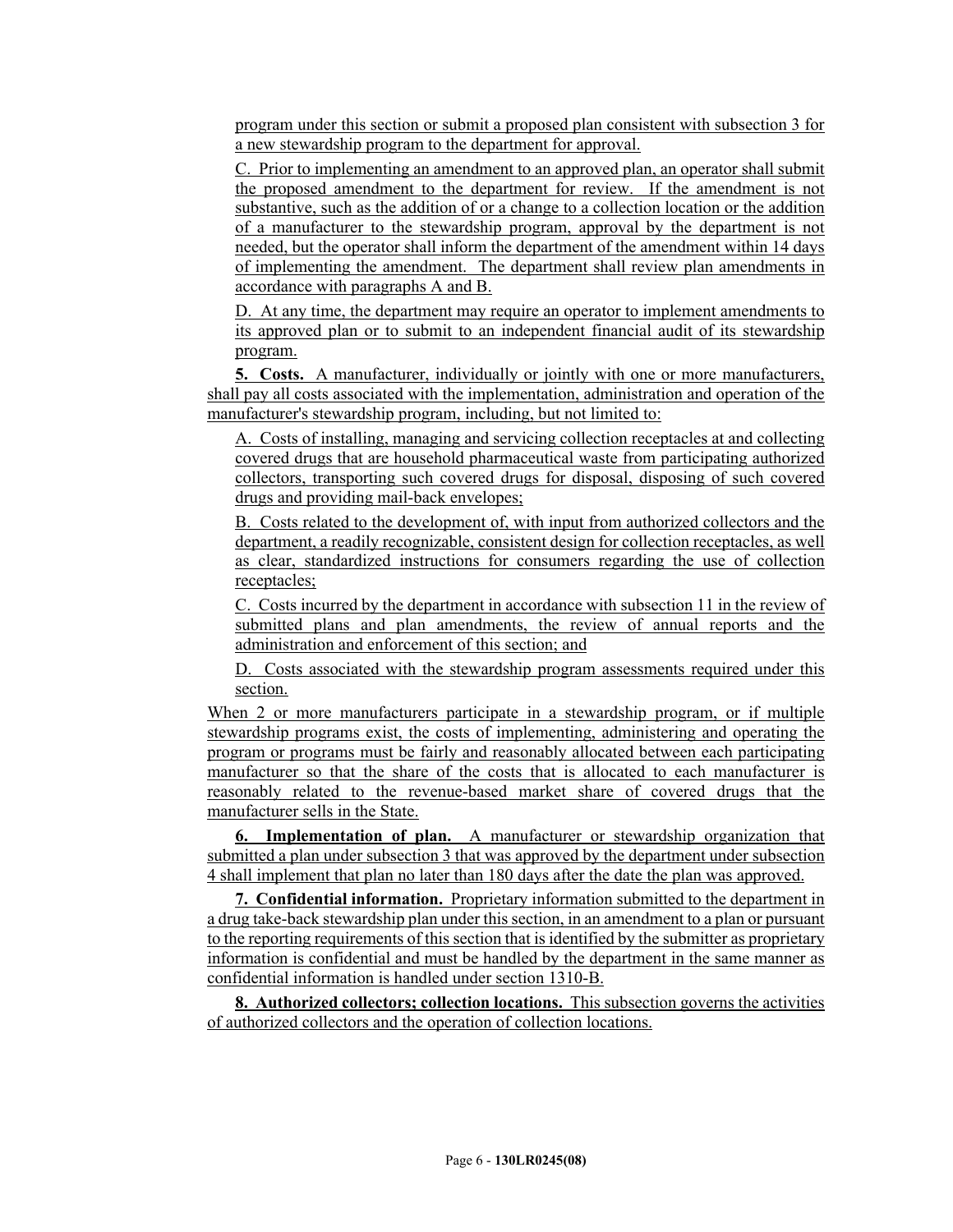A. A mandatory pharmacy collector shall participate in a stewardship program and shall provide for the safe collection of covered drugs that are household pharmaceutical waste under that program through the use of:

(1) Mail-back envelopes made available to consumers of covered drugs upon request;

(2) Collection receptacles; or

(3) Any other method of collection that complies with applicable United States Department of Justice, Drug Enforcement Administration regulations under 21 Code of Federal Regulations, Part 1300, 1301, 1304, 1305, 1307 or 1317 and that has been approved by the department as a method of collection for use in the stewardship program, except that the department may not approve for use in any stewardship program under this section a method of home disposal involving packets, bottles or other containers that a person may use to render nonretrievable or destroy a covered drug that is household pharmaceutical waste by means of a chemical process.

A mandatory pharmacy collector that is a pharmacy not located in the State that provides covered drugs to residents in the State by mail shall provide for the safe collection of covered drugs that are household pharmaceutical waste through the use of mail-back envelopes and shall ensure that consumers in the State purchasing covered drugs from the pharmacy are provided with information regarding the availability of such envelopes upon request and instructions regarding how the customer can request an envelope.

B. An operator shall notify all authorized collectors that are not mandatory pharmacy collectors of the opportunity to serve on a voluntary basis as a collection location under the stewardship program and shall ensure that any such authorized collector that requests to participate in the program is added to the program within 90 days of the operator's receipt of the request. A participating authorized collector that is not a mandatory pharmacy collector may use any of the collection methods described under paragraph A.

C. The operator shall ensure that all collection receptacles located at a collection location under the stewardship program are emptied and serviced as often as necessary to avoid the receptacles reaching storage capacity and to ensure proper operation.

D. A mandatory pharmacy collector participating in a stewardship program shall provide information on covered drug collection and safe drug disposal options to a consumer upon dispensing a covered drug, including the availability of mail-back envelopes upon request. An authorized collector that is located in the State that is providing for the collection of covered drugs that are household pharmaceutical waste through the use of mail-back envelopes shall ensure that information regarding the availability of such envelopes upon request is prominently posted, displayed or otherwise provided to consumers purchasing covered drugs.

E. As part of a stewardship program, all collection mechanisms, program information and other program services must be provided by the operator free of charge to authorized collectors, including, but not limited to, the installation, maintenance and emptying of collection receptacles; the provision of mail-back envelopes, educational materials, brochures and signage; and drug-disposal-specific surveillance.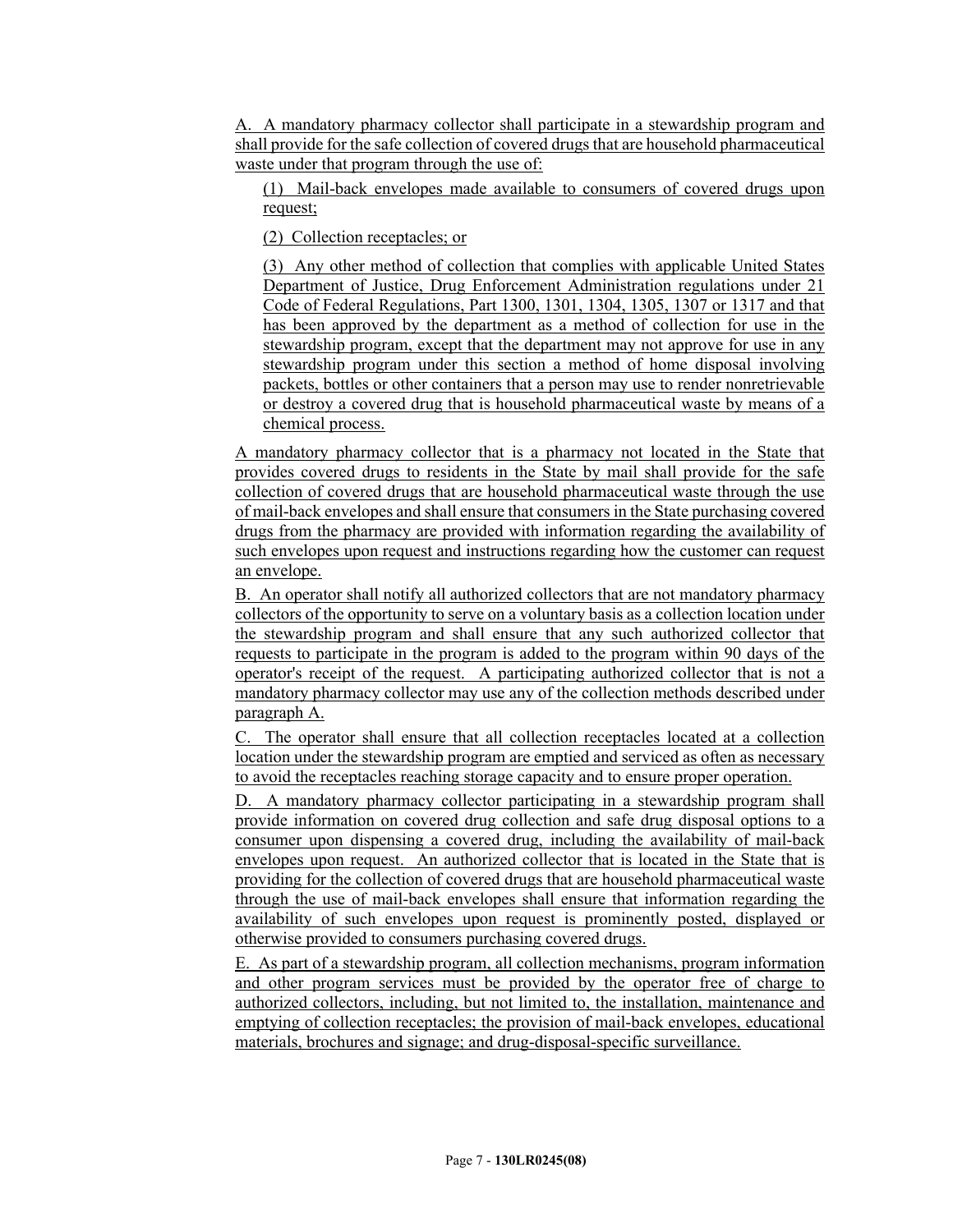F. Collection of covered drugs that are household pharmaceutical waste at collection locations under a stewardship program must be made available to consumers free of charge. An operator and an authorized collector may not charge a point-of-sale fee to consumers, a fee that could be passed on to consumers or any other fee relating to the collection and disposal of covered drugs that are household pharmaceutical waste.

**9. Education and outreach assessment.** During the 2nd and 3rd years of implementation of a stewardship program, and every 2 years after that 3rd year, the operator of the program shall fund an independent 3rd-party assessment of the effectiveness of the program's education and outreach efforts, including, but not limited to, progress achieving the consumer awareness goal described in subsection 3, paragraph J, subparagraph (1) and efforts under the program to discourage the use of improper disposal methods for covered drugs that are household pharmaceutical waste, as described in subsection 3, paragraph J, subparagraph (2). The methods and scope of the assessment under this subsection must be developed with input from the department. The operator shall implement changes as necessary to the stewardship program's education and outreach efforts if demonstrated by the results of the assessment.

**10. Annual stewardship program reporting.** Within 90 days after the first full year of implementation of a stewardship program, and annually thereafter, the operator of the program shall submit to the department a report describing the activities of the program during the prior calendar year, which must include, at a minimum:

A. A list of manufacturers participating in the stewardship program, including contact information;

B. The amount by weight of material collected under the stewardship program in the prior calendar year, including the amount by weight from each collection method used, both in total and by county;

C. Details regarding the stewardship program's collection system, including a list of authorized collectors and associated collection locations with addresses; a list of locations where mail-back envelopes were provided under the program; a list of collection locations where collection receptacles were made available under the program; dates and locations of collection events held under the program; and a list of the transporters and disposal facilities used under the program for the transportation and disposal of collected covered drugs that are household pharmaceutical waste;

D. Information regarding any safety or security issues encountered in the collection, transportation or disposal of covered drugs that are household pharmaceutical waste under the program during the prior calendar year and, if such issues occurred, a description of completed or anticipated changes to program policies, procedures or tracking mechanisms to address those issues;

E. A description of the public education, outreach and evaluation activities implemented in accordance with the approved plan pursuant to subsection 3, paragraph I. For the 2nd year and 3rd year of stewardship program implementation, and every 2 years after that 3rd year, the report must include the results of the 3rd-party assessment required under subsection 9;

F. A description of how packaging collected under the program was recycled, to the extent feasible;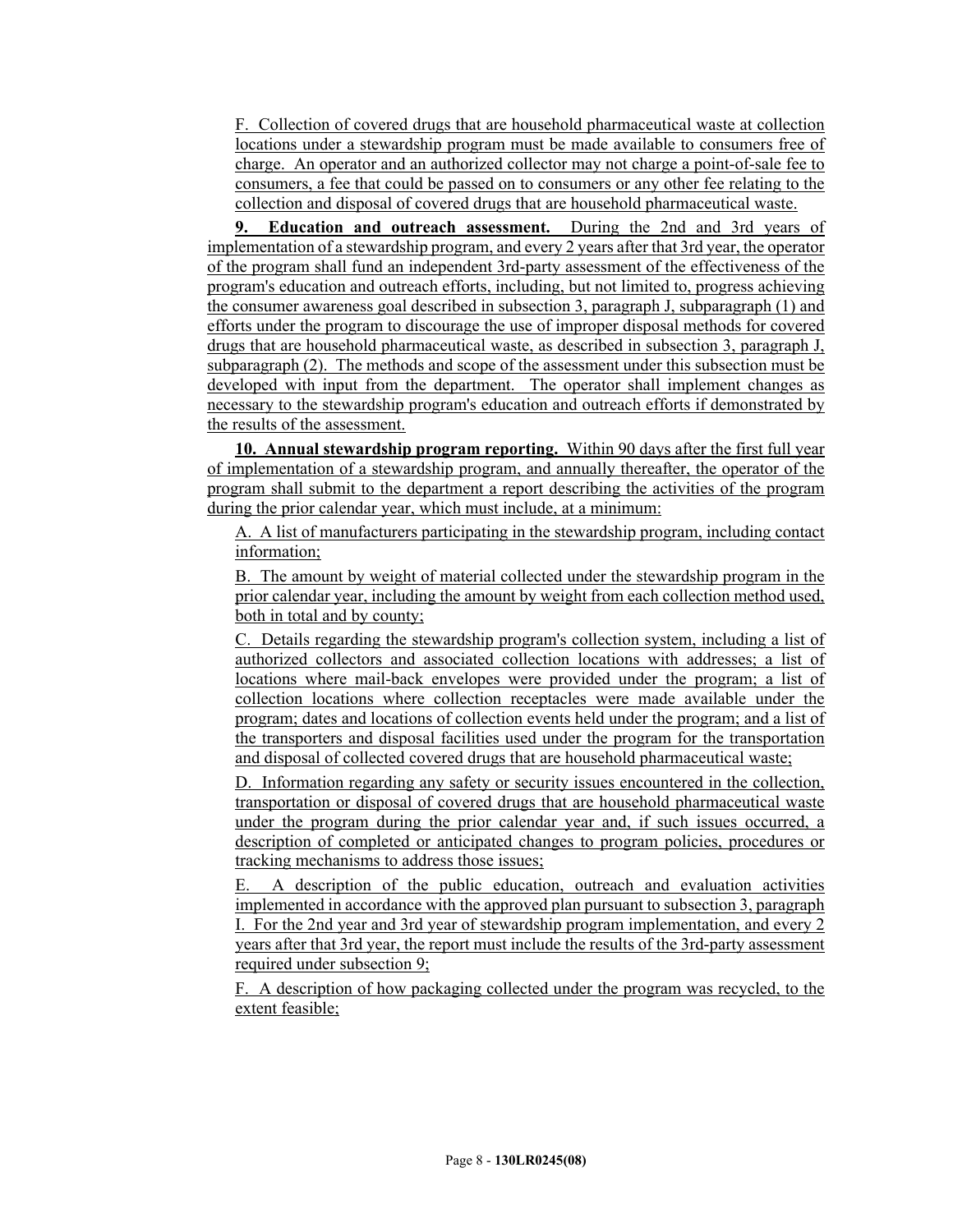G. A description of the methods used under the stewardship program to collect, transport and dispose of covered drugs that are household pharmaceutical waste, including information regarding efforts by the operator to ensure that only covered drugs that are household pharmaceutical waste were collected, and how the methods are consistent with the federal hazardous waste regulations identified in subsection 3, paragraph F;

H. A summary of the stewardship program's achievement of its performance goals as set forth in the approved plan pursuant to subsection 3, paragraph J. If any performance goals were not achieved, the report must include a description of the efforts that will be made to achieve those goals the following year;

I. An analysis of the convenience of the collection system under the stewardship program for people living in various regions of the State, as determined based on geographic information systems modeling;

J. The total cost of implementing, administering and operating the stewardship program in the prior calendar year, which must include an accounting of the program's expenditures in the prior calendar year, as verified through an independent 3rd-party audit;

K. Any recommendations for changes to the stewardship program to improve the convenience of the collection system, to increase consumer awareness and education or to better evaluate program performance; and

L. An analysis of the revenue-based market share of covered drugs sold by participating manufacturers in the State and any other information required by the department for determining appropriate cost allocation in accordance with subsection 5.

**11. Administration and enforcement; rulemaking; fees.** The department shall administer and enforce this section and may adopt rules as necessary to implement this section. Rules adopted pursuant to this subsection are routine technical rules as defined in Title 5, chapter 375, subchapter 2-A.

The department shall charge a reasonable fee to be paid by a manufacturer or stewardship organization for review of a plan or amendments to an approved plan submitted under subsection 4. The department may establish a reasonable annual fee to cover the department's actual costs for annual report review, oversight, administration and enforcement of a stewardship program, except that the fee may not exceed the greater of \$100,000 per year and 1% of total stewardship program costs, as verified through the independent 3rd-party audit required under subsection 10, paragraph J.

**12. Private right of action.** A manufacturer or stewardship organization implementing an approved plan under this section that is in compliance with all applicable requirements of this section may bring a civil action against a manufacturer for damages when:

A. The plaintiff manufacturer or stewardship organization has incurred more than \$3,000 in actual, direct costs in collecting, handling and disposing of covered drugs that are household pharmaceutical waste sold or offered for sale in the State by a defendant manufacturer or manufacturers that are not in compliance with all applicable requirements of this section;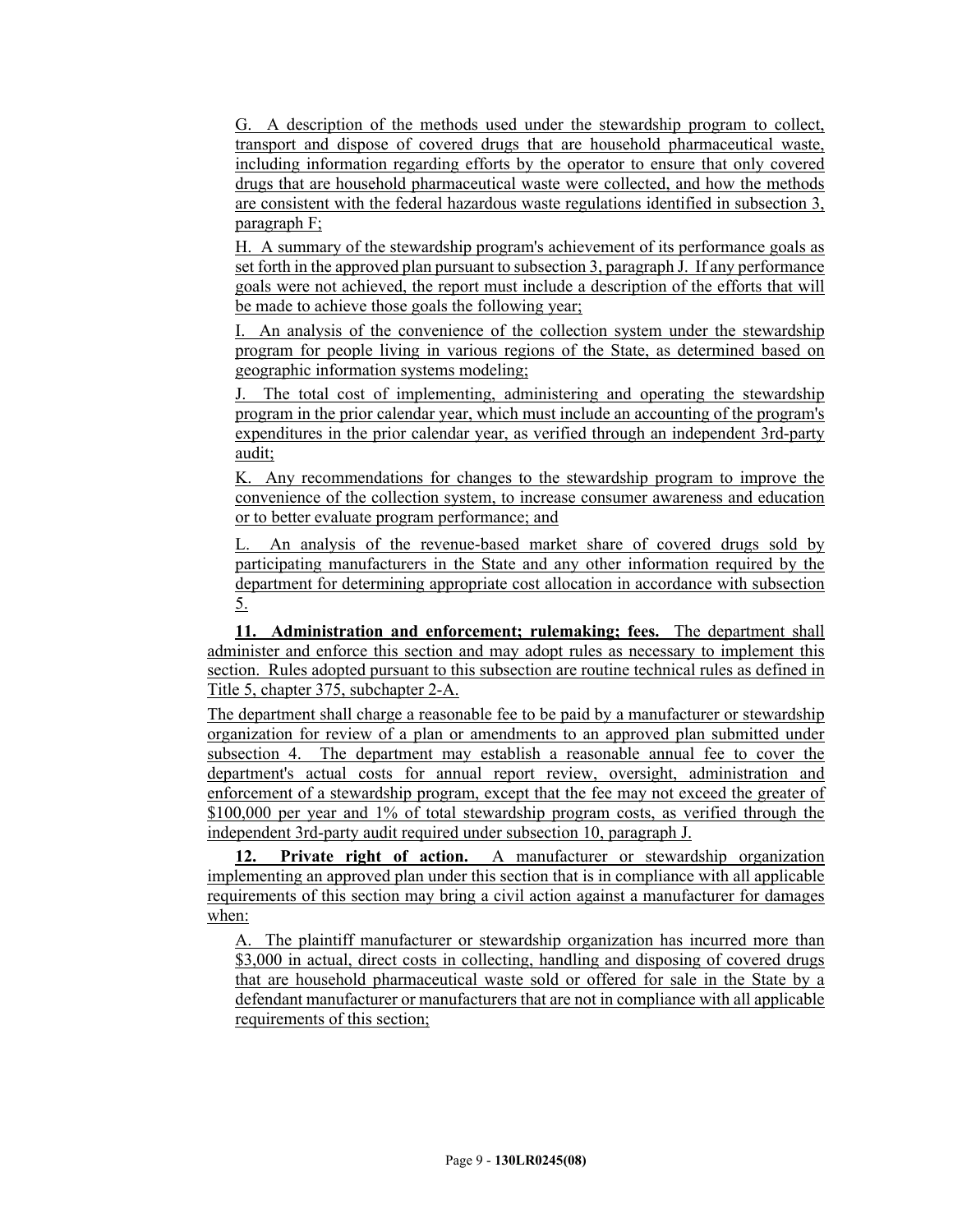B. The defendant manufacturer or manufacturers can be identified as the manufacturer or manufacturers of the covered drugs described in paragraph A from a brand or marking on the covered drugs or from other information available to the plaintiff manufacturer or stewardship organization;

C. The plaintiff manufacturer or stewardship organization has submitted a reimbursement request for the costs described in paragraph A to the defendant manufacturer or manufacturers; and

D. The plaintiff manufacturer or stewardship organization has not received reimbursement for the costs described in paragraph A within:

(1) Sixty days after the request for reimbursement under paragraph C, if the plaintiff manufacturer or stewardship organization did not request an independent audit under subparagraph (2); or

(2) Thirty days after completion of an independent audit, if the plaintiff manufacturer or stewardship organization requested an independent audit and the audit verified the validity of the reimbursement request.

As used in this subsection, "damages" means the actual, direct costs a plaintiff manufacturer or stewardship organization incurs in collecting, handling and disposing of covered drugs that are household pharmaceutical waste reasonably identified as having originated from a defendant manufacturer or manufacturers that are not in compliance with all applicable requirements of this section; punitive or exemplary damages not exceeding 3 times those incurred costs; and the plaintiff manufacturer's or stewardship organization's attorney's fees and costs of bringing the action under this subsection.

**13. Annual report to Legislature.** The department shall annually report to the joint standing committee of the Legislature having jurisdiction over environment and natural resources matters on the status of stewardship programs established pursuant to this section and shall recommend amendments to the provisions of this section as necessary. After reviewing the report under this subsection, the committee may report out legislation related to the report. The report under this subsection may be included in the report required pursuant to section 1772, subsection 1.

**14. Preemption.** To ensure maximum effectiveness through uniform statewide application, the State intends to occupy the whole field of regulation of government-mandated, manufacturer-funded drug take-back, collection or disposal programs. A local government may not adopt an ordinance mandating a manufacturer-funded drug take-back, collection or disposal program and any ordinance or regulation that violates this subsection is void and has no force or effect.

**Sec. 3. 38 MRSA §1776, sub-§11,** as enacted by PL 2013, c. 315, §7, is amended to read:

**11. Exceptions.** This section does not apply to products subject to section 1610, 1612, 1665-A, 1665-B, 1672, 2165 or 2166.

**Sec. 4. Submittal of drug take-back stewardship plan.** On or before July 1, 2022, a manufacturer of a covered drug under the Maine Revised Statutes, Title 38, section 1612, individually or jointly with one or more manufacturers, or a drug take-back stewardship organization contracted by one or more manufacturers, shall submit to the